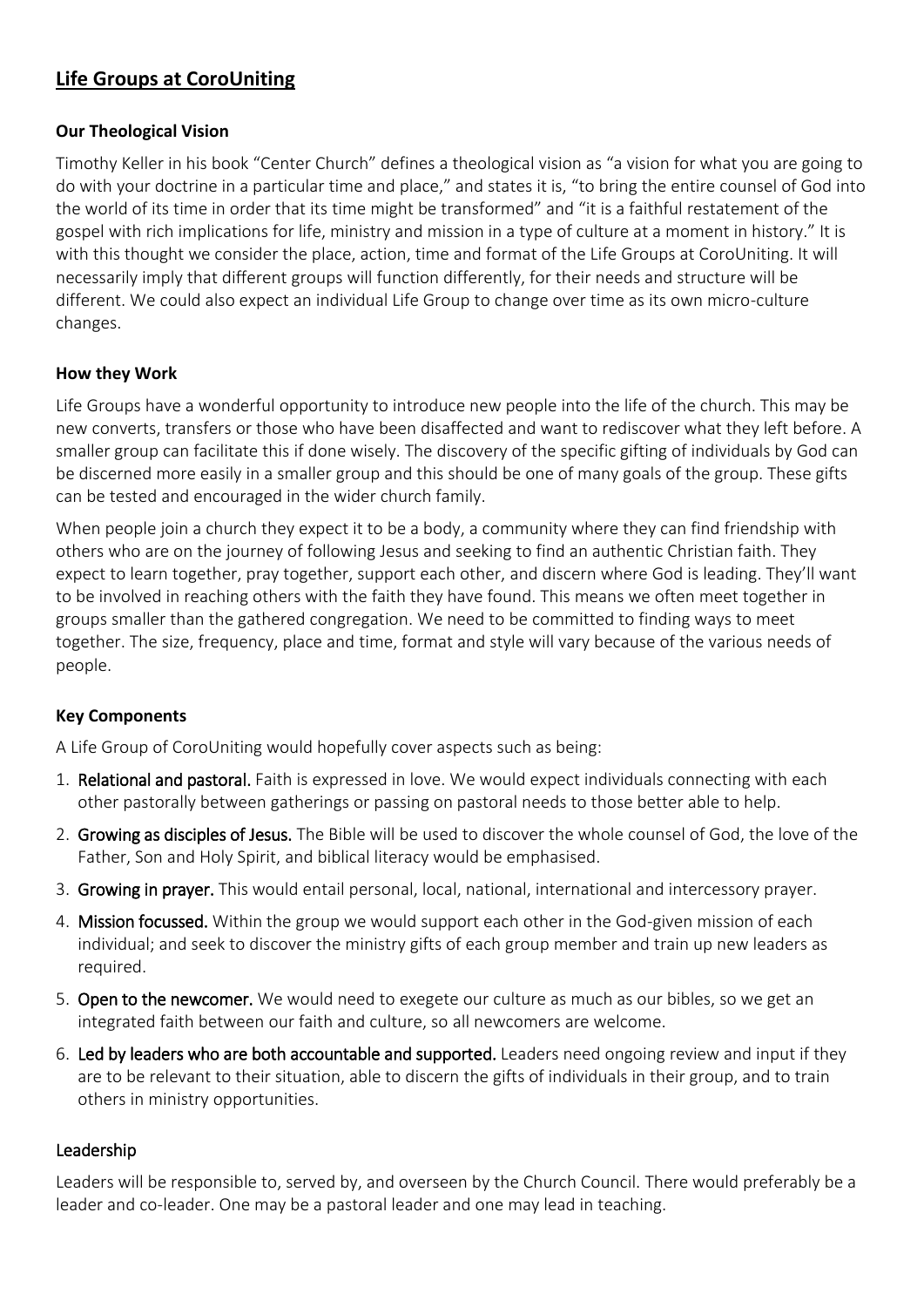Leaders are expected to pray regularly for their group and should be looking for gifts within the group, and encouraging and equipping them to use their gifts. They should seek to mentor those with potential to lead new groups.

Note that the host who provides the venue may not necessarily be the leader.

## **Life groups as Pastoral Communities**

Life Groups should provide pastoral support for their members. For those not in Life Groups we would seek to encourage them to join a group. For many reasons there will be those who do not, or cannot, join a group. For these individuals we would encourage Life Group members to seek to have their Life Group pray for those they connect with and to invite them to appropriate activities.

## **Leadership Support**

The leadership of the Life Groups is key to a vibrant, effective church. We wish to honour leaders' vital ministry. We encourage them to prayerfully enhance their gifts for greater effectiveness and to support each other in this. We would encourage leaders to:

- 1. Meet with each other and/or the minister for encouragement, direction, input and mutual support.
- 2. Attend training seminars as they arise. These would be for those involved with leading Life Groups or those people connecting with those not in a Life Group. All pastorally gifted people are welcome.
- 3. Have periodical one on one mentoring and evaluation with a suitable mentor.
- 4. Choose courses or other avenues that would enhance their ministry and gifts. The leaders should encourage individuals in a Life Group who would be enriched by such events to also seek these opportunities.

#### **Life Groups and the Church**

The groups will see themselves as part of CoroUniting. It is through the group that many of the members will make their contribution to the church. The groups themselves may initiate outbreaks of witness to the Kingdom of God, and as groups contribute their gifts to the whole congregation in worship, and in practical help.

#### **The Life Group Meeting**

The Life Group meeting will of necessity vary according to the structure of the group. However, it would be helpful if some, or all, of the following aspects are included.

Welcome: Make sure everyone is free to speak, newcomer or oldest member: have a good icebreaker.

Worship: Use a variety of ways to come together experientially before God. You could respond with song, written prayer, symbolic action that focuses on Christ, or on connecting with each other as the body of Christ in prayer or praise.

Word: Open the Bible together. The key to good Bible reading is to set up tasks and experiences that lead to people making their own discoveries. Nothing beats the joy and challenge of that. "Teaching" in this context would not be achieved by the leader doing all the talking.

Witness: Find a way the group can pray for each other, support each other in witness, and plan to reach out to others.

#### **The Life Group Program**

Life Groups will meet at different times and with different frequencies. Flexibility of approach is favoured.